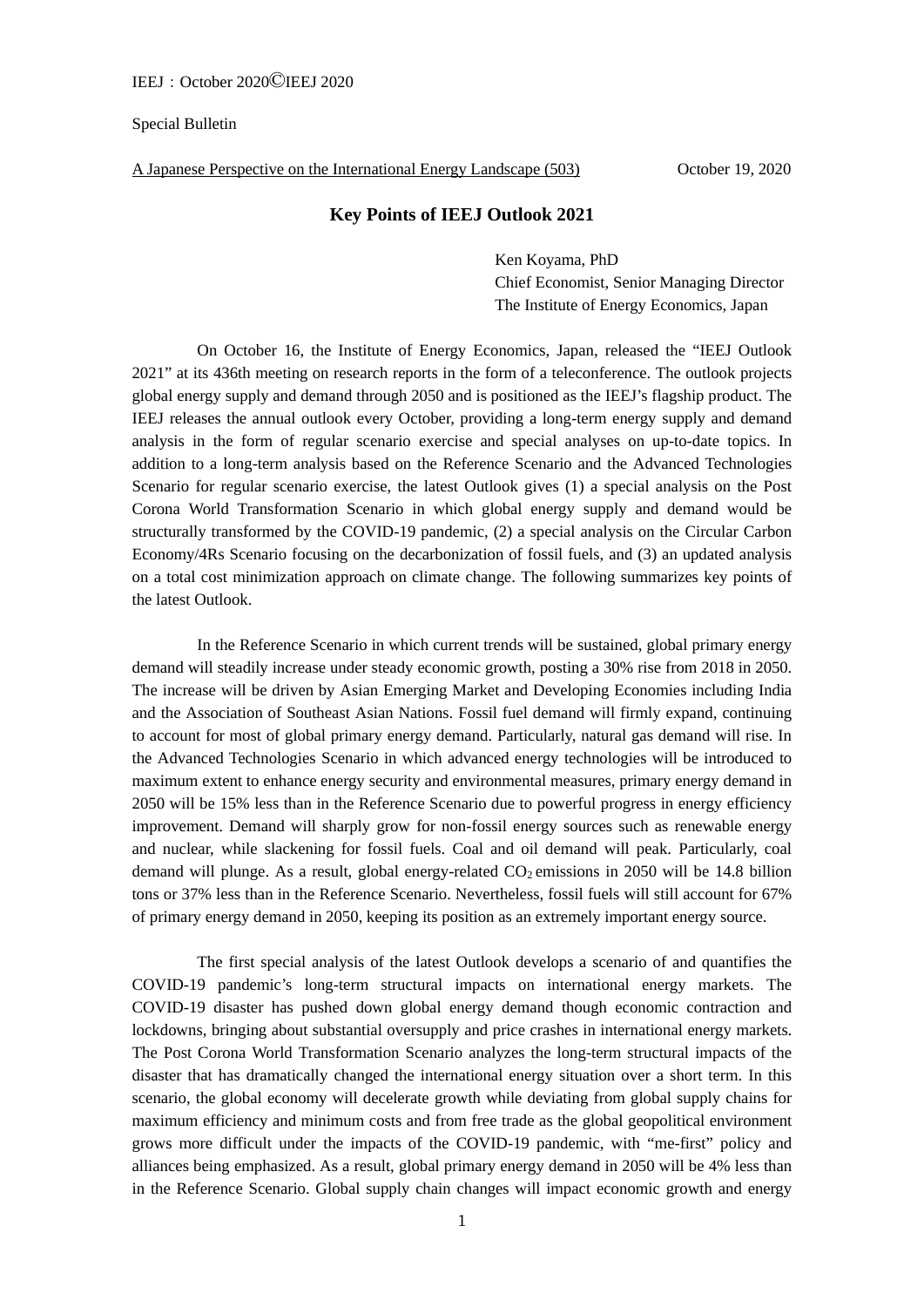## IEEJ:October 2020©IEEJ 2020

demand by country/region. Energy demand will decrease in China from which supply chains will flow out, while increasing in India and ASEAN into which supply chains flow.

In this scenario, oil demand will be particularly affected. Social transformation through the promotion of information and communications technologies and digitalization for growing telework and teleconferences will prompt oil demand to peak. Oil demand in 2050 will be some 14 million barrels per day less than in the Reference Scenario. While oil demand decreases, electricity will grow more important as an energy source to support the abovementioned social transformation. In this scenario, electricity's share of global final energy consumption in 2050 will be 2 percentage points higher than in the Reference Scenario. Stable supply, affordability and environmental friendliness of electricity growing important will become more significant. In this scenario, countries will give priority to the enhancement of energy security amid a difficult geopolitical environment, promoting the improvement of energy self-sufficiency and the diversification of energy sources. Renewable energy, nuclear and hydrogen consumption will be accelerated, with competition intensified for supremacy in innovative energy technologies.

The second special analysis of the latest Outlook is based on the Circular Carbon Economy/4Rs Scenario. As the world grows interested in decarbonization, comprehensive decarbonization initiatives are becoming more important. The promotion of non-fossil energy sources such as renewables and nuclear is important as a matter of course. Also important are comprehensive initiatives to decarbonize fossil fuels that will remain significant as energy sources in the future. Then, a circular carbon economy that will use 4Rs technologies to reduce, reuse, recycle and remove  $CO<sub>2</sub>$  emissions from fossil fuel consumption is attracting interest in the world.

This scenario assumes the maximum introduction of 4Rs technologies and estimates their effects. Fossil fuel consumption in 2050 in this scenario will be almost similar to about 16 billion tons of oil equivalent in the Advanced Technologies Scenario, but global  $CO<sub>2</sub>$  emissions will be as much as 5.2 billion tons or 21% less due to the expanded use of blue hydrogen (clean hydrogen produced from fossil fuels with  $CO<sub>2</sub>$  emissions captured and stored). In this scenario in which natural gas is assumed to play a central role in producing blue hydrogen, natural gas demand will expand, with the Middle East and North America becoming blue hydrogen exporters. There are some challenges regarding the 4Rs technologies, including how to thoroughly improve economic efficiency regarding global blue hydrogen supply chains and how to secure the social acceptability of blue hydrogen. However, this scenario indicates a world in which fossil fuels will be effectively used, with great contributions being made to initiatives for substantial global  $CO<sub>2</sub>$  emission cuts and decarbonization.

The third special analysis is an updated one on the total cost minimization approach on climate change. Climate change costs cover emission reduction, adaptation, and damage costs. This analysis points out that a path to minimizing the three cost components will contribute to practical responses to extra-long-term climate change along with future innovative technologies. However, it is pointed out that this approach faces various challenges including how to accurately identify a damage function and the presence of tipping elements (that would accelerate their changes soon after beginning to change, pushing up climate change damage or costs beyond assumed levels). The latest Outlook provides an additional analysis on tipping elements, analyzes how levels of the discount rate (a numerical concept that influences the assessment of future damage or values) and technological advancement would influence the cost-minimizing path, and reaffirms the adequacy of the total cost minimization approach. Given that the total cost minimization approach has the potential to remain